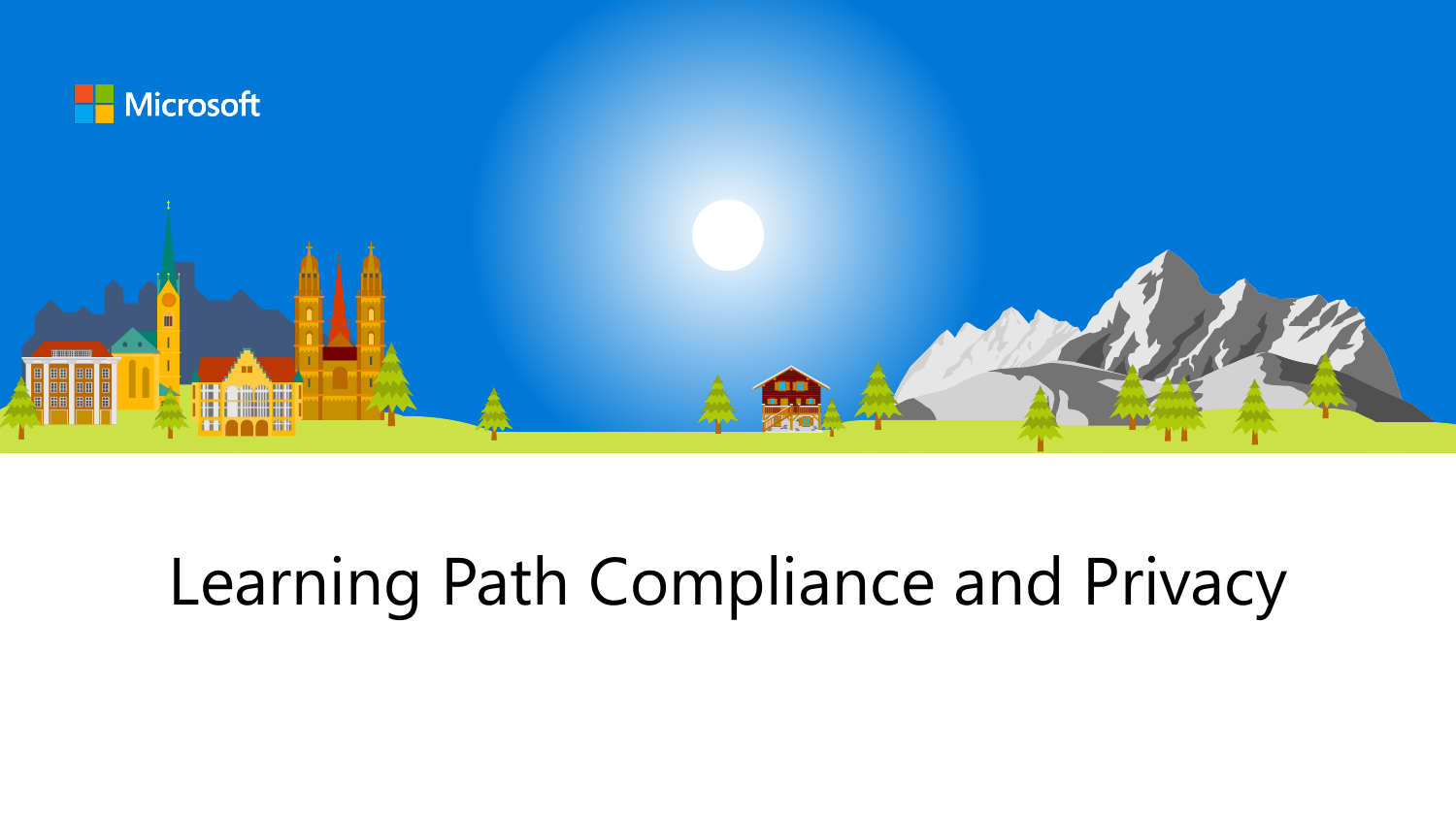# Addressing Compliance and Privacy - Technical

Daniel von Büren; Technical Specialist Security & Compliance 29.10.2021



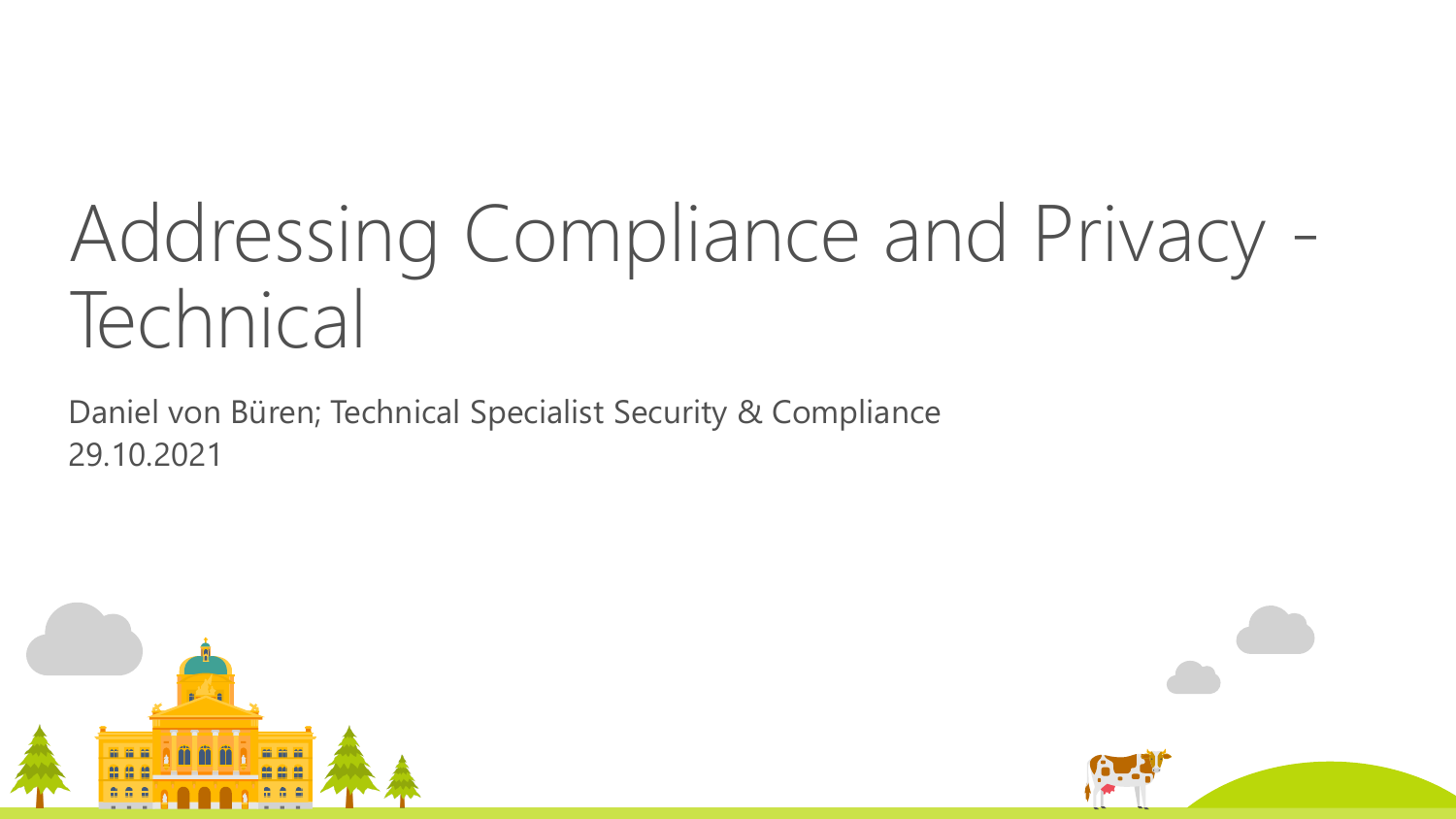### **Agenda**

- Compliance Management
- Data Protection Technology

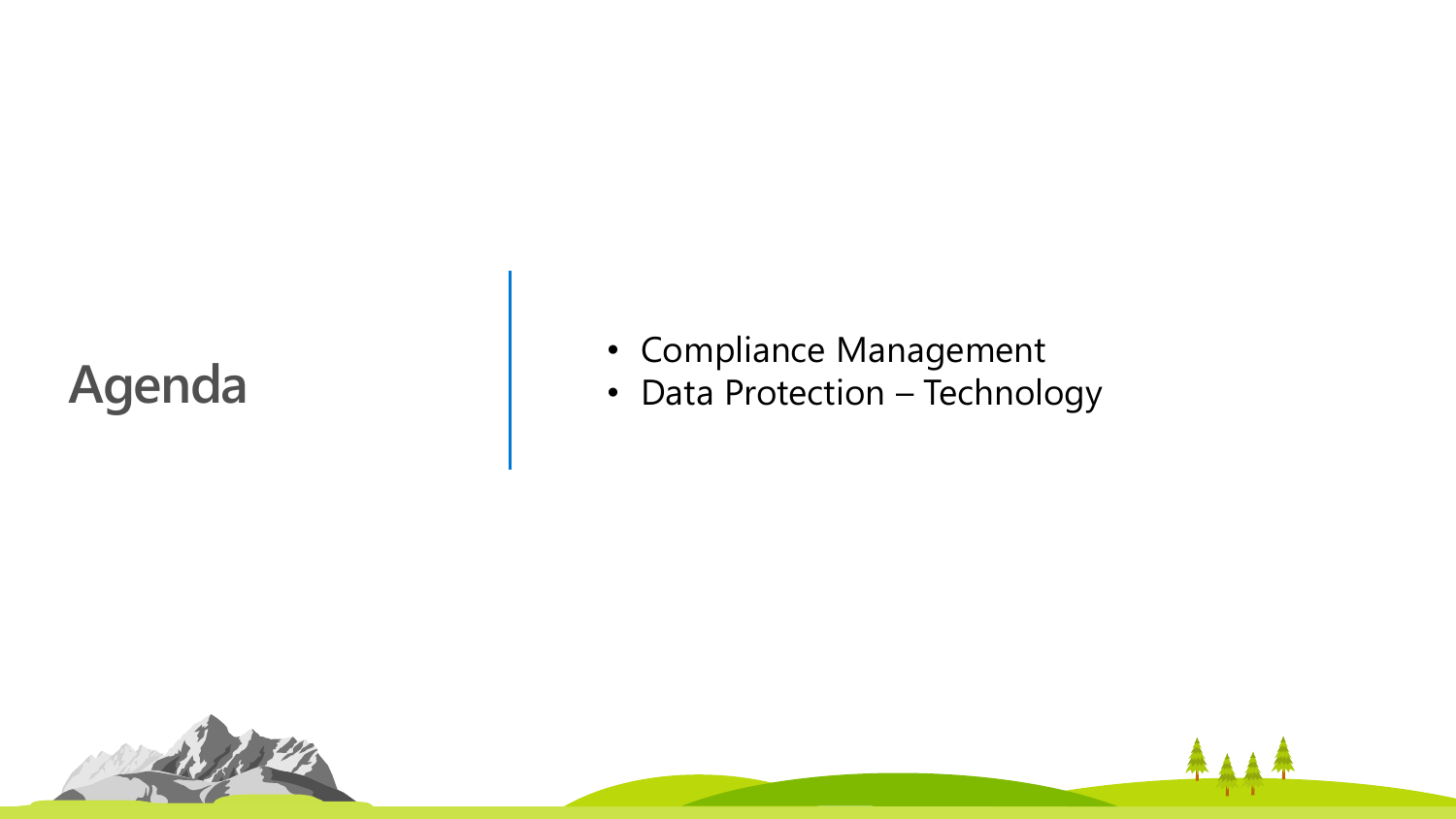# Compliance Management

Simplify compliance and reduce risk

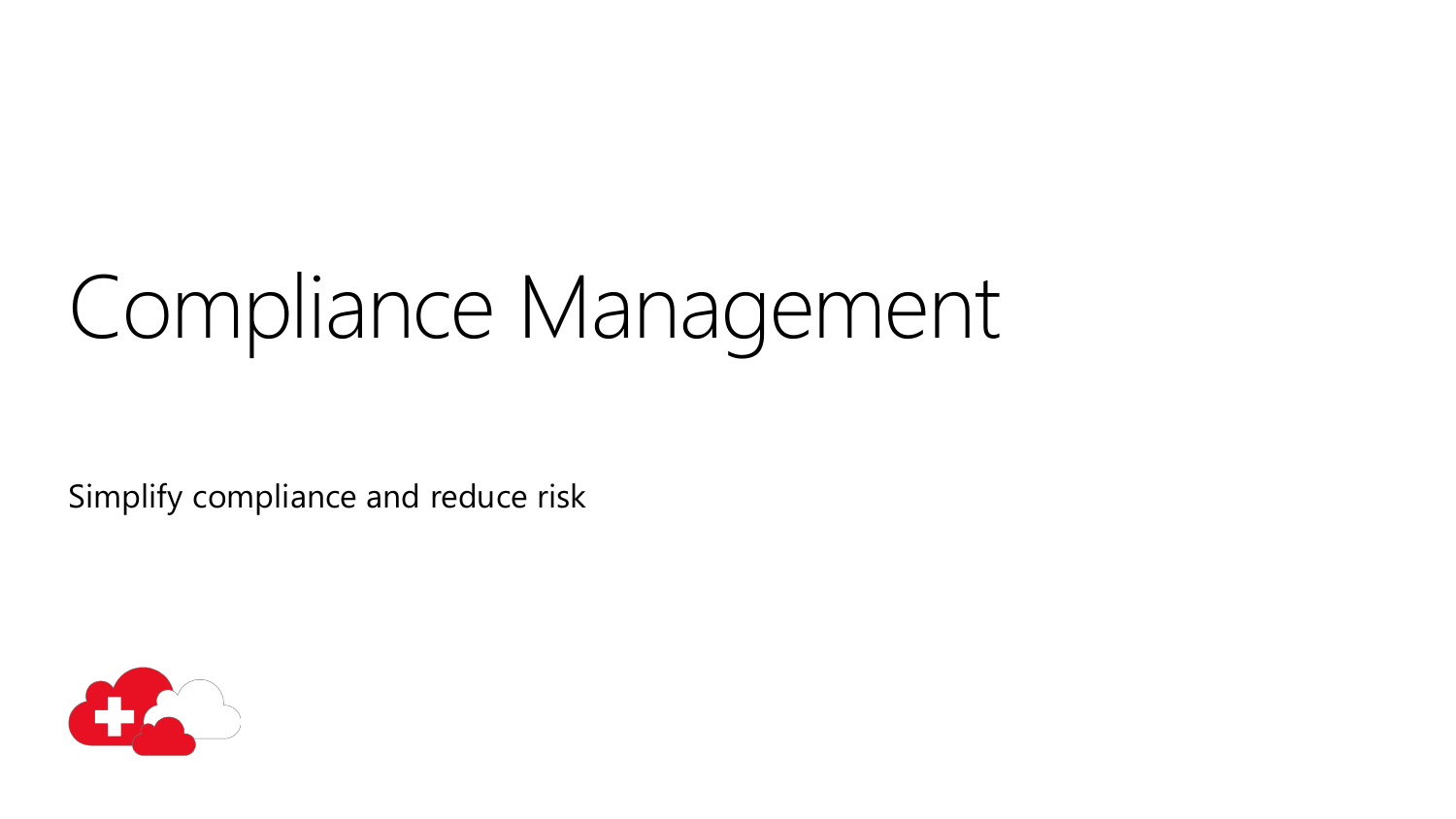### Shared responsibility model



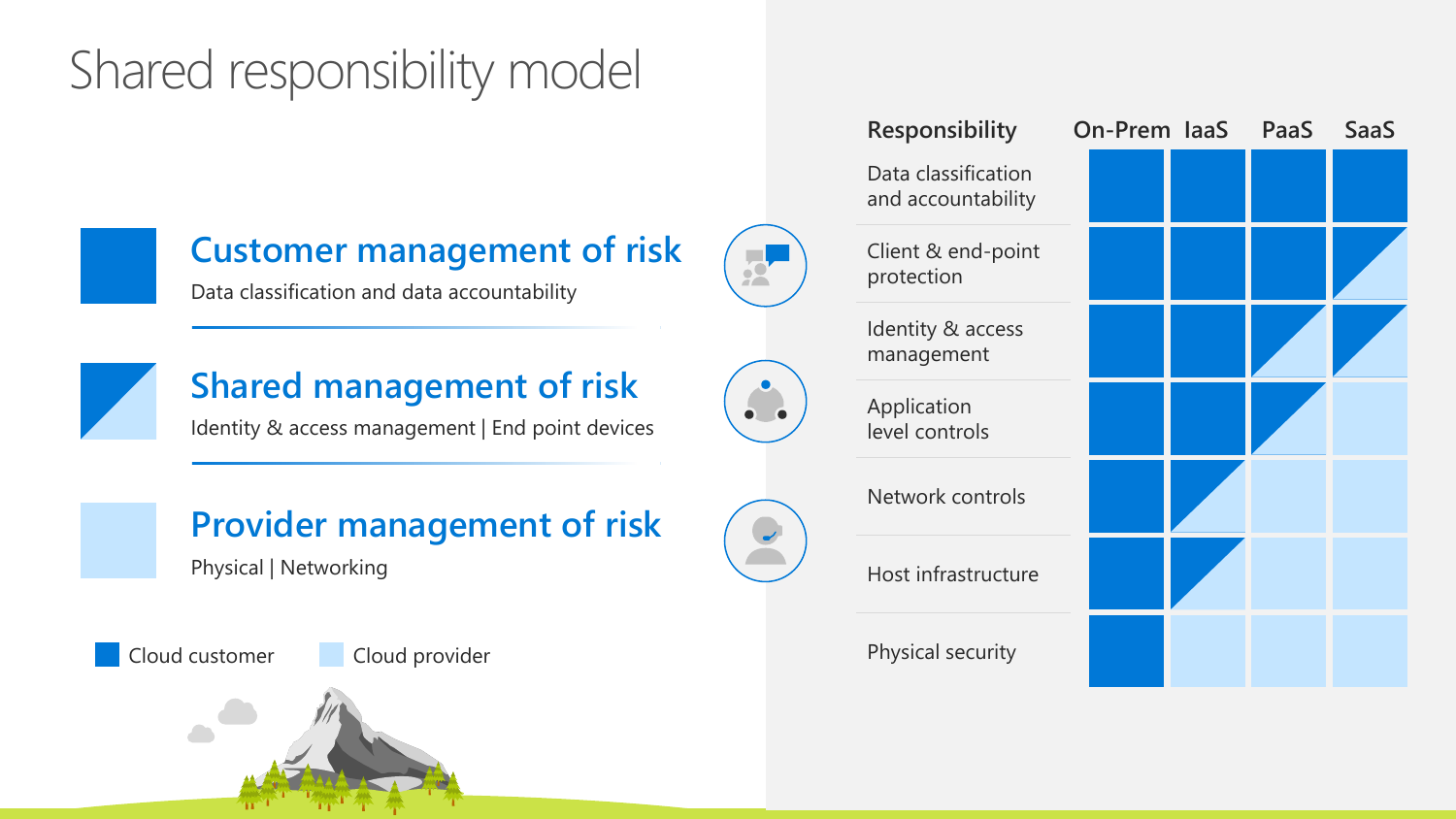### **Microsoft Compliance Manager use cases**



#### **Data protection baseline**

Implement baseline technical, procedural, and people controls to protect your data

### **IT risk management**

Assess and monitor risks in Office 365 and Intune

### **Regulatory compliance**

Assess and maintain controls for data protection **Inni** regulations (e.g. GDPR, CCPA)

#### **Audits and control assessments**

Demonstrate control effectiveness to internal and external auditors

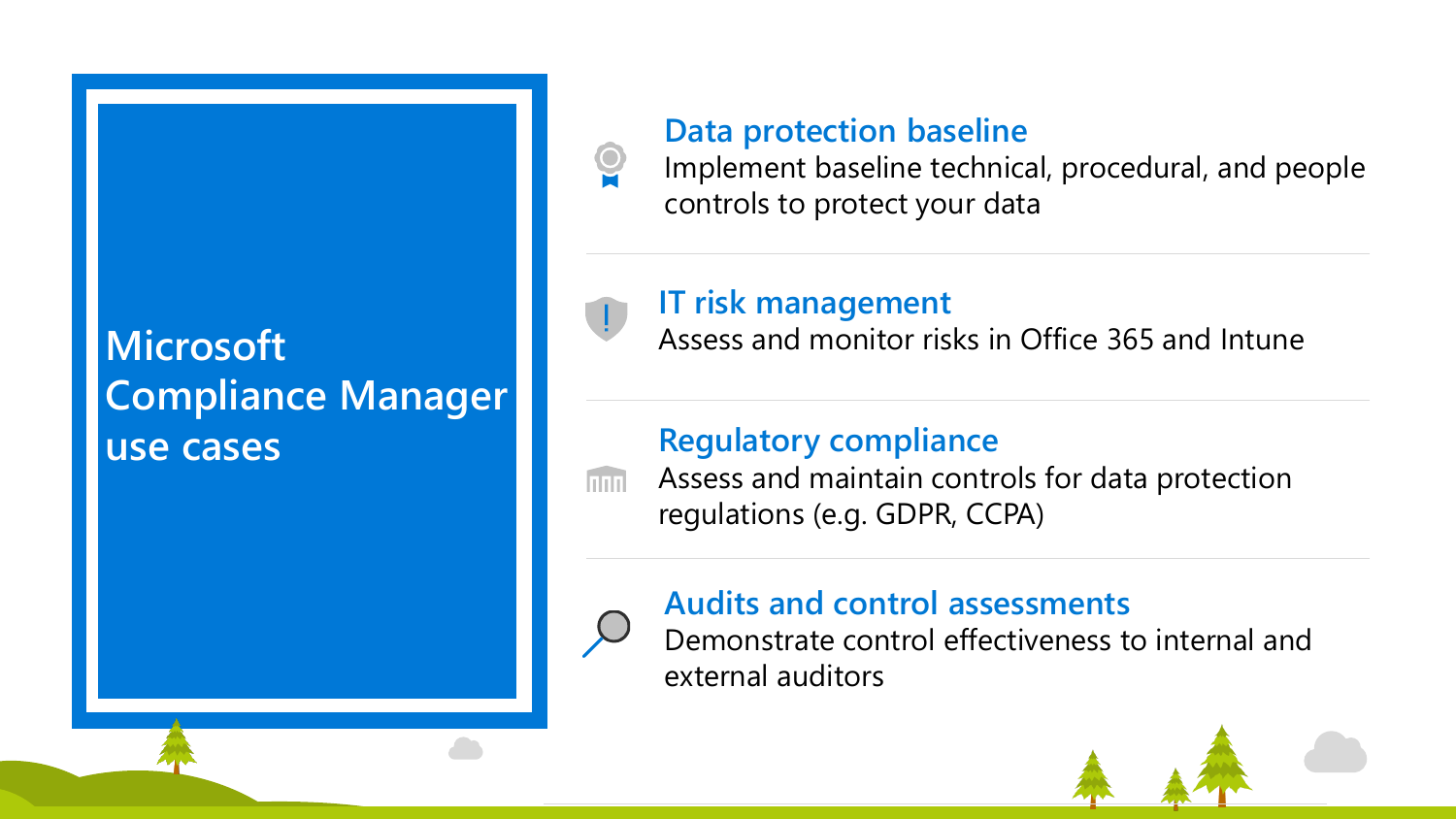### Microsoft Compliance Score

### Simplify compliance and reduce risk

#### **Intuitive management**

Intuitive end-to-end compliance management from easy onboarding to control implementation

#### **Scalable assessments**

Leverage vast out of the box assessment library to meet your unique requirements

#### **Built-in automation**

Intelligent automation to reduce risk: compliance score, control mapping and continuous assessments





Source: [https://compliance.microsoft.com](https://compliance.microsoft.com/)

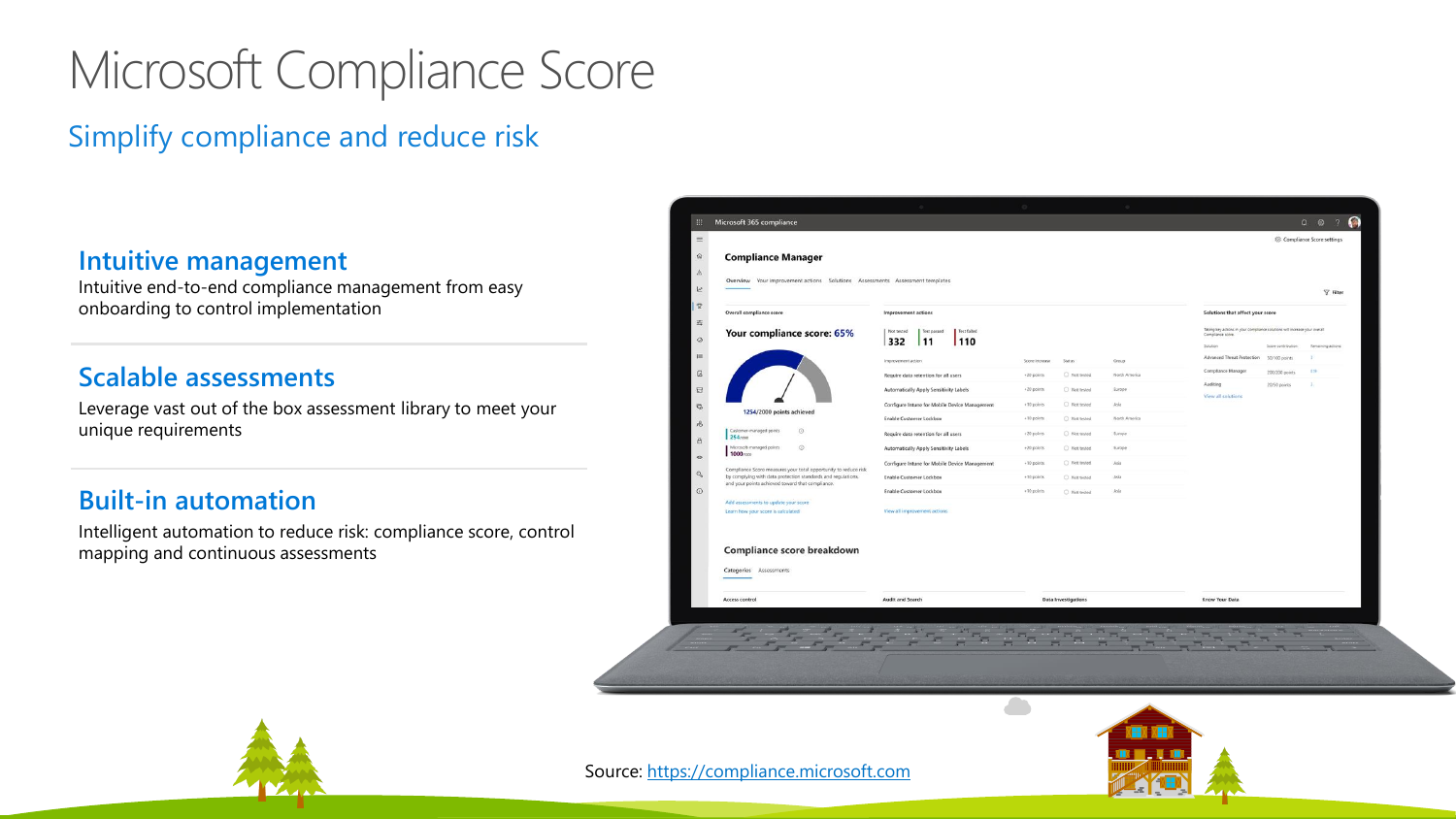# Data Protection - Technology

How Microsoft supports Data Protection

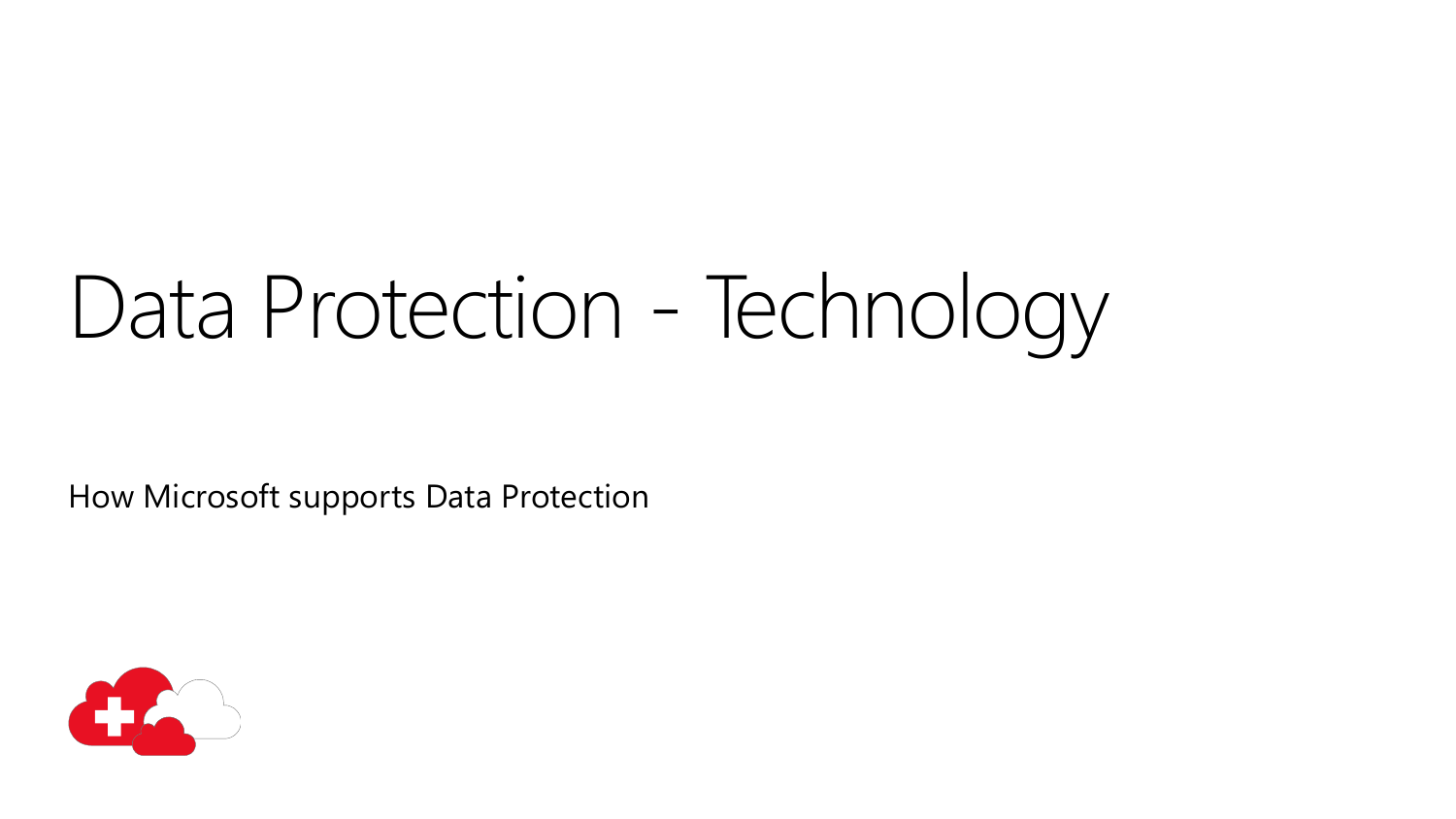## Data Protection Addendum (DPA) – Encryption I/II



### Disclosure of Processed Data

Microsoft will not disclose or provide access to any Processed Data except: (1) as Customer directs; (2) as described in this DPA; or (3) as required by law. For purposes of this section, "Processed Data" means: (a) Customer Data; (b) Professional Services Data; (c) Personal Data; and (d) any other data processed by Microsoft in connection with the Products and Services that is Customer's confidential information under the volume license agreement. All processing of Processed Data is subject to Microsoft's obligation of confidentiality under the volume license agreement.

Microsoft will not disclose or provide access to any Processed Data to law enforcement unless required by law. If law enforcement contacts Microsoft with a demand for Processed Data, Microsoft will attempt to redirect the law enforcement agency to request that data directly from Customer. If compelled to disclose or provide access to any Processed Data to law enforcement. Microsoft will promptly notify Customer and provide a copy of the demand unless legally prohibited from doing so.

Upon receipt of any other third-party request for Processed Data. Microsoft will promptly notify Customer unless prohibited by law. Microsoft will reject the request unless required by law to comply. If the request is valid, Microsoft will attempt to redirect the third party to request the data directly from Customer.

Microsoft will not provide any third party: (a) direct, indirect, blanket, or unfettered access to Processed Data; (b) platform encryption keys used to secure Processed Data or the ability to break such encryption; or (c) access to Processed Data if Microsoft is aware that the data is to be used for purposes other than those stated in the third party's request.

In support of the above, Microsoft may provide Customer's basic contact information to the third party.

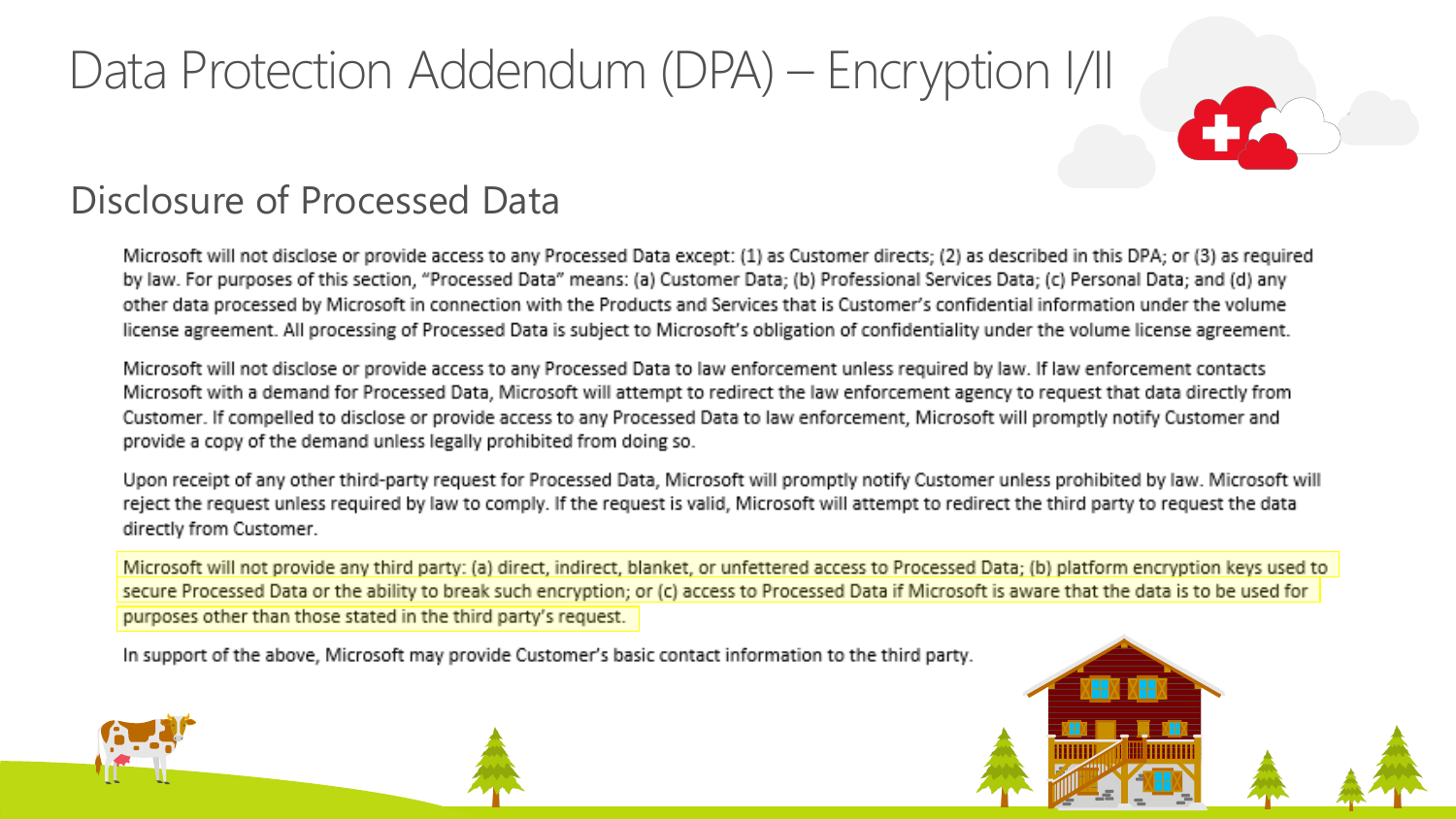### Data Protection Addendum (DPA) – Encryption II/II

### Data Security- Data Encryption

Customer Data and Professional Services Data (each including any Personal Data therein) in transit over public networks between Customer and Microsoft, or between Microsoft data centers, is encrypted by default.

Microsoft also encrypts Customer Data stored at rest in Online Services and Professional Services Data stored at rest. In the case of Online Services on which Customer or a third-party acting on Customer's behalf may build applications (e.g., certain Azure Services), encryption of data stored in such applications may be employed at the discretion of Customer, using either capabilities provided by Microsoft or obtained by Customer from third parties.

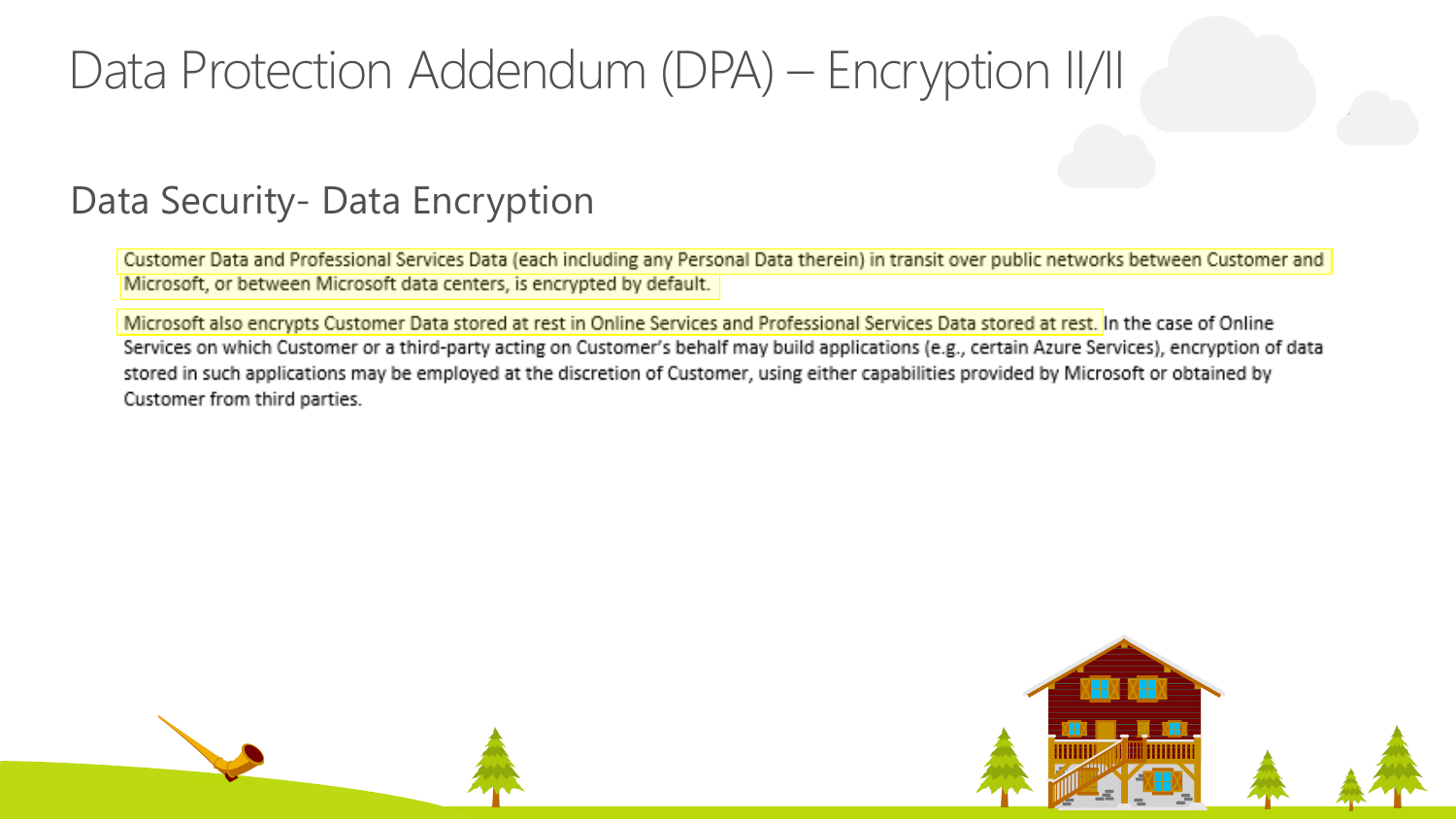## Data Encryption Families

#### **Data Encryption in Transit Data Encryption at Rest Data Encryption in Use**

Data in transit (in motion) is any data transmitted over the network. This includes data transmitted over an internal network using wired or wireless methods and data transmitted over public networks such as the internet.

#### **Microsoft implementation:**

- **Transport Layer Security** (TLS)
- Message and File Encryption

Data at rest is any data stored on media such as system hard drives, external USB drives, storage are networks (SANs), and backup tapes.

#### **Microsoft implementation:**

- Disk Encryption (BitLocker/DMCrypt)
- Service Encryption
- Message and File Encryption

Data in use refers to data in memory or temporary storage buffers, while an application is using it. Because an application can't process encrypted data, it must decrypt it in memory.

#### **Microsoft implementation:**

- Database Encryption
- Azure Confidential Computing
- Homographic Encryption (experimental)

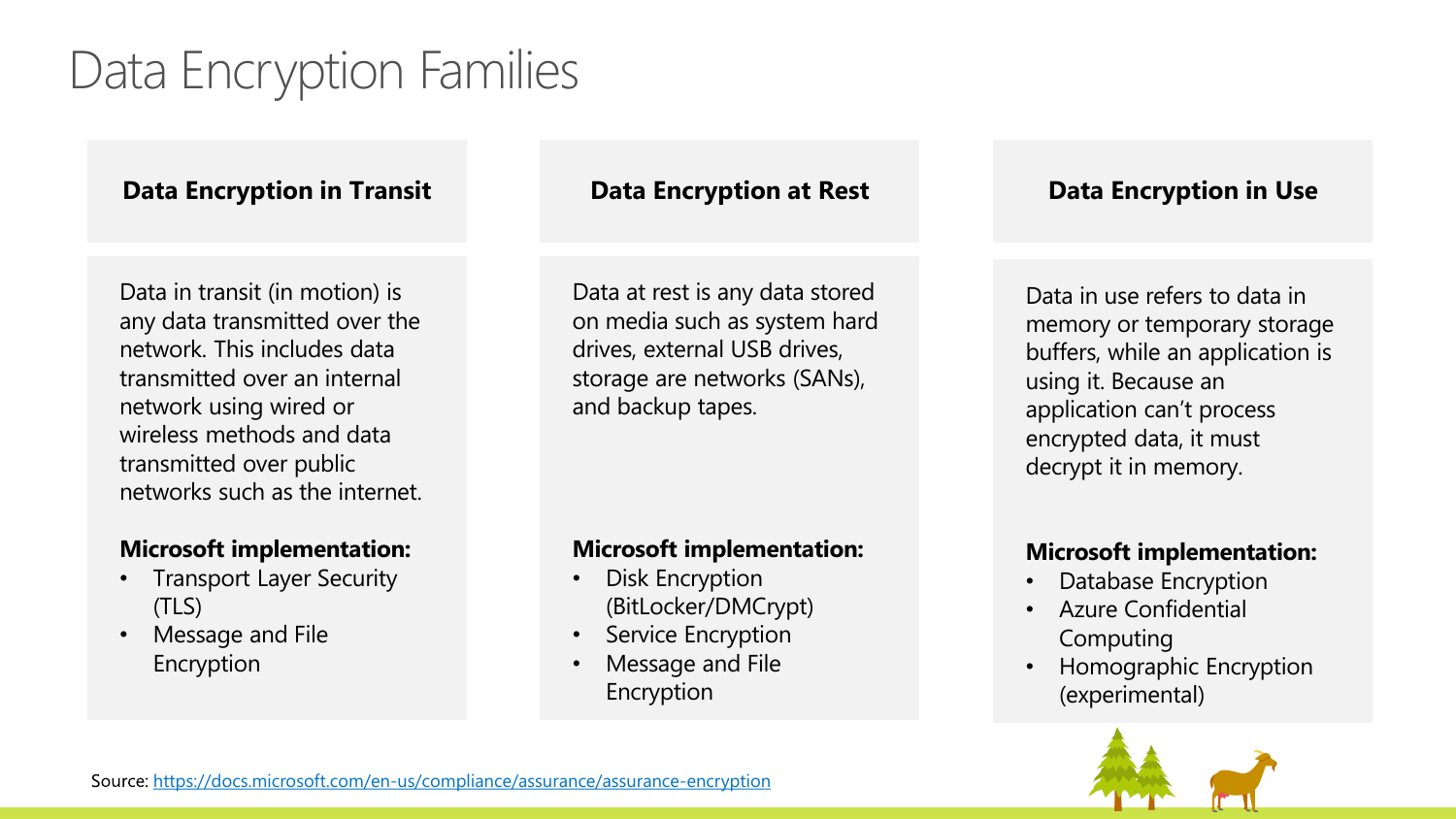## Types of Encryption Keys

Microsoft manages cloud keys on customers behalf; easiest to set up, but still highly secure, suitable for most small and medium organizations.

There is no impact on our services and all functions work as expected.

#### **Microsoft Managed Keys Bring Your Own Key (BYOK)**

Customer manages its own cloud keys, but shares access with Microsoft to permit malware scanning, indexing, compliance (e.g., eDiscovery), emergency recovery; more expensive, requires more customer tech skills, but can aid compliance with data protection laws (e.g., GDPR, HIPAA).

There is no impact on our services and all functions work as expected.

#### **Hold Your Own Key (HYOK)**

Customer retains exclusive control on its own premises of keys used for top secret subset of its information (1% or 2%), while continuing to use cloud keys for other sensitive information; imposes extra cost and extra risk (because blocks cloud scanning for malware and compliance), but may be required by some customers.

There is an impact on the services, as data no longer readable (accessible)!

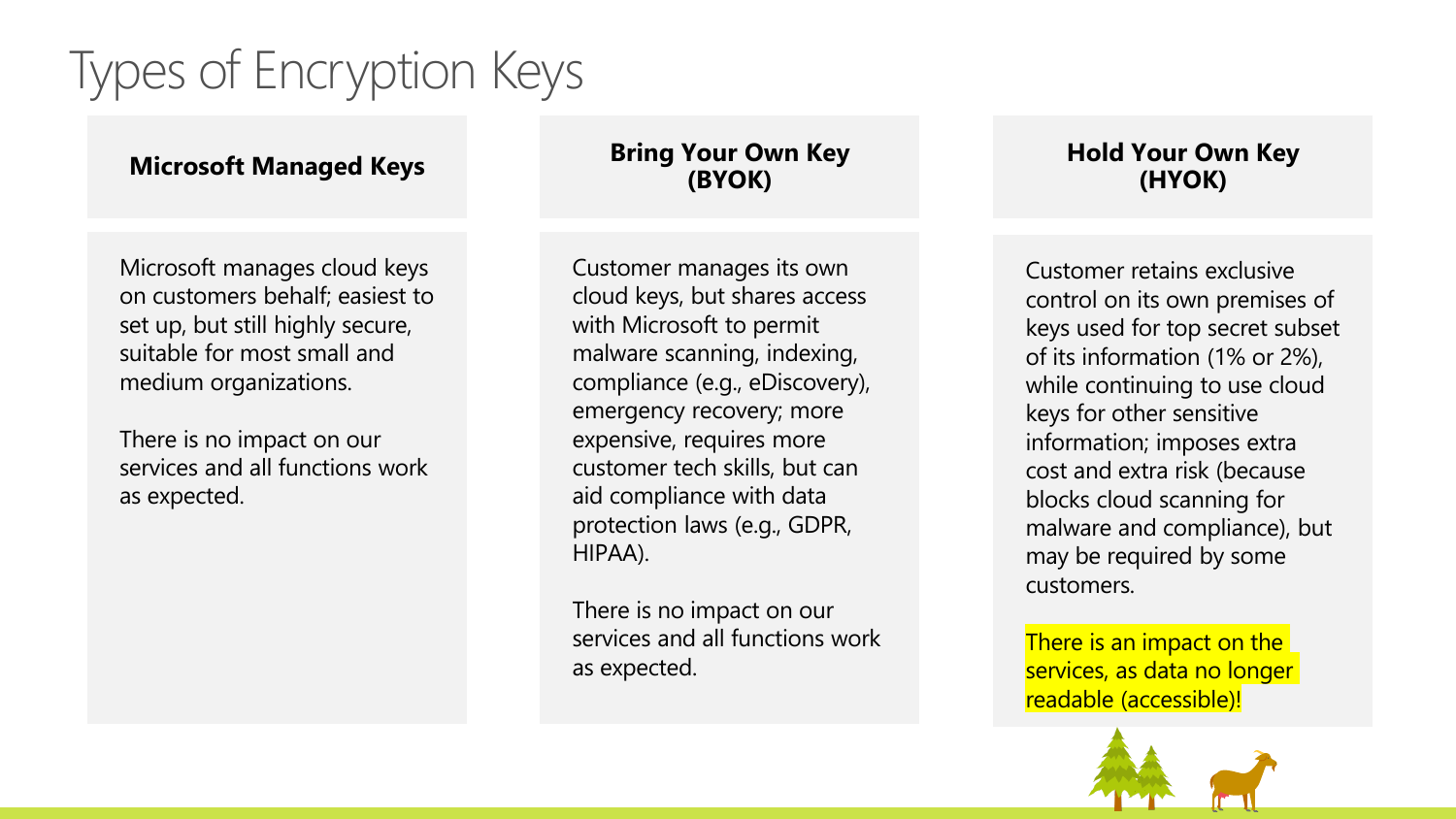### Data Encryption Layers

| <b>Client</b>          |                                                  | Office 365 Services (EXO / SPO / Teams) |                        |
|------------------------|--------------------------------------------------|-----------------------------------------|------------------------|
|                        | Azure Information Protection (MS Key, BYOK, DKE) |                                         | Content<br>Encryption  |
|                        |                                                  | Customer Key (BYOK)                     | <b>Service Key</b>     |
|                        | Transport (TLS)                                  | <b>Microsoft Key</b>                    |                        |
| <b>Bitlocker</b>       |                                                  | <b>Bitlocker</b>                        | <b>Disk Encryption</b> |
| <b>Client Security</b> |                                                  | <b>Datacenter Security</b>              |                        |

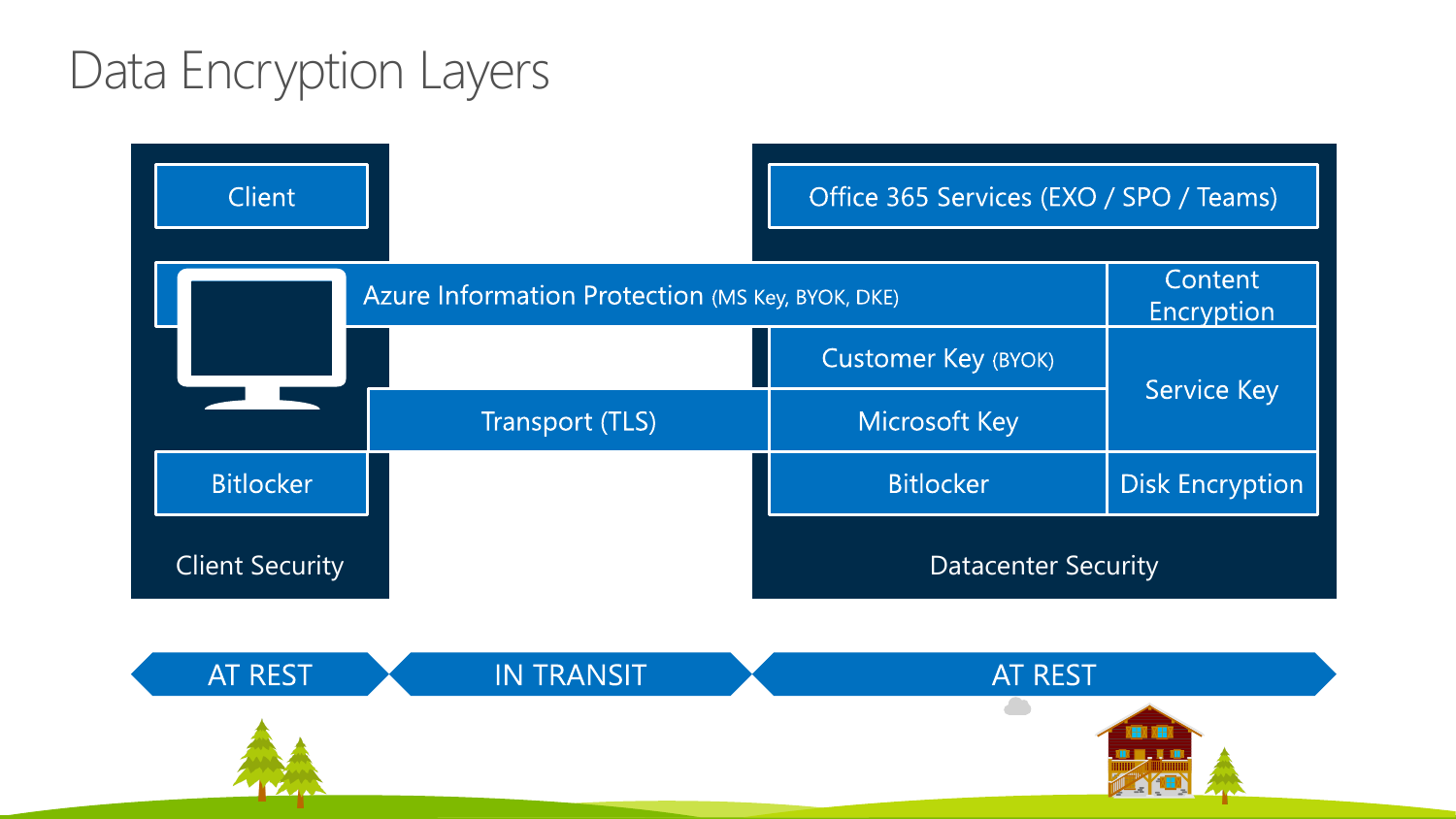### Protect Your Data: Information Protection

Customize protection policies based on data sensitivity

#### **Built-in experiences**

Integrated natively into Office apps, Office 365 services and 3rd-party services

#### **Broad coverage**

Protect sensitive information across devices, apps, onpremises file repositories and cloud services

#### **Flexible labeling options**

Choose between automatic labeling, manual end-user driven labeling or recommended labeling



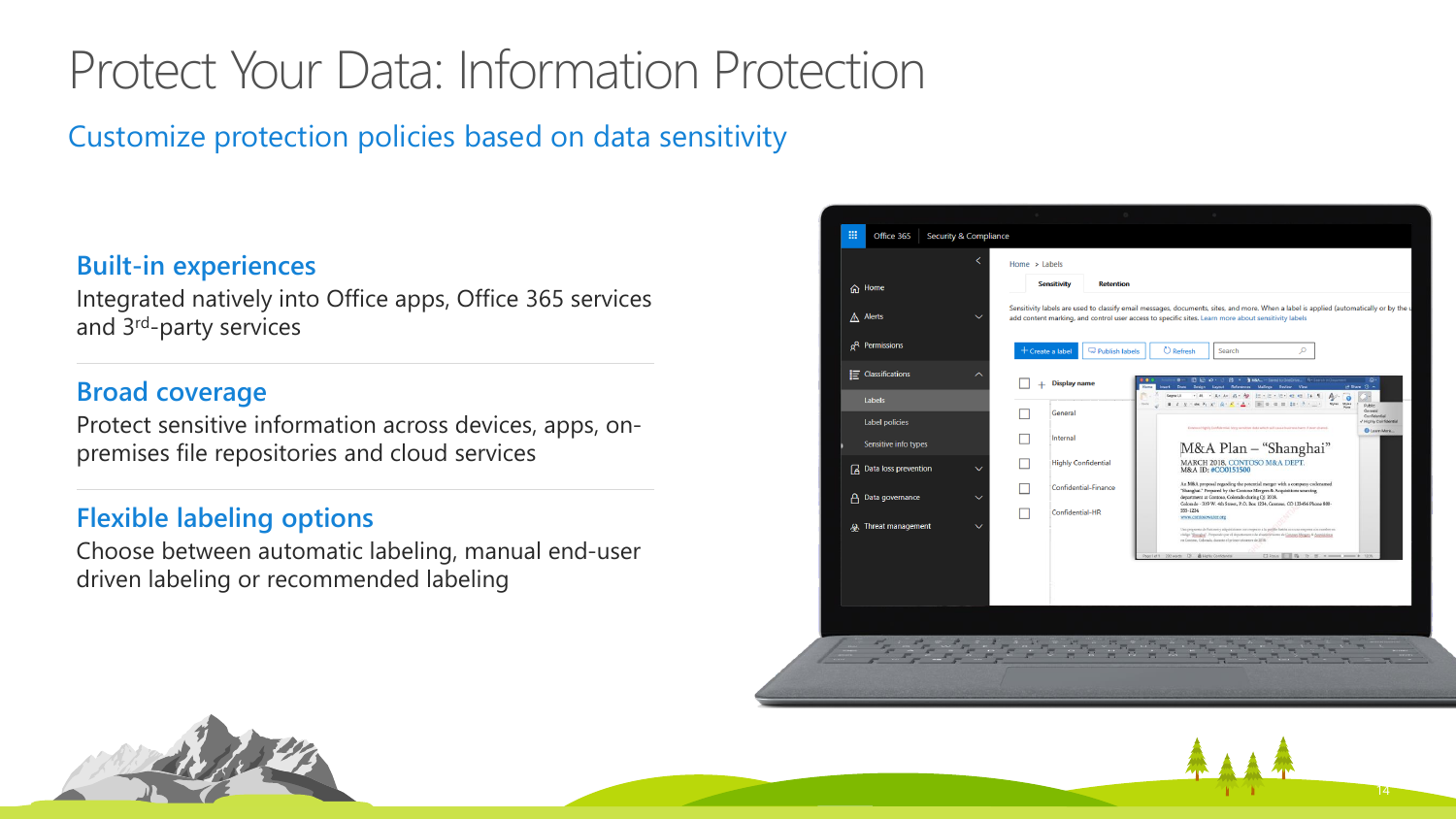### Protect

Apply labels to identify sensitive or proprietary data



Persists as container meta- $\bm{\mathcal{C}}$ data or file metadata

Enables protection policies ⊘ like DLP based on labels

Customizable **Manual or Automated Labels Customizable** Manual or Automated Labels Customizable

Label data at rest, data in use, or data in transit

Extensible: readable by other  $\bigotimes$ systems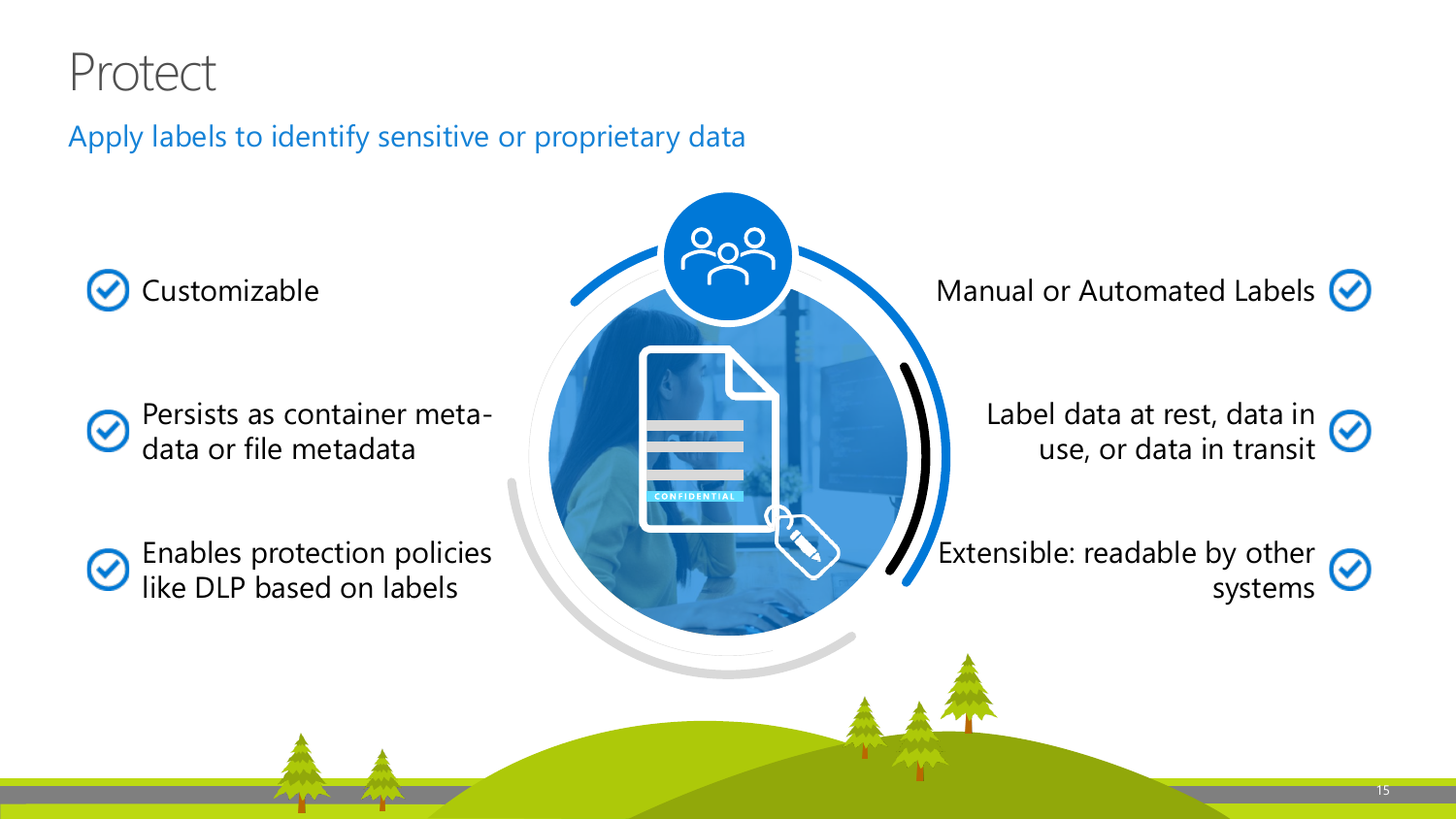### Typical Data Encryption Needs



#### **Double Key Encryption**

Top secret data where you can't trust the provider.

#### **Bring Your Own Key**

There are specific internal or external (e.g. regulation) requirements to control data access.

#### **Microsoft Key**

There is a need to encrypt data to support specific use cases (e.g. control internal access, collaboration with external partners…).

#### **Unencrypted Data**

There is no internal or external regulation require a customer to encrypt those data at rest or even in transit.

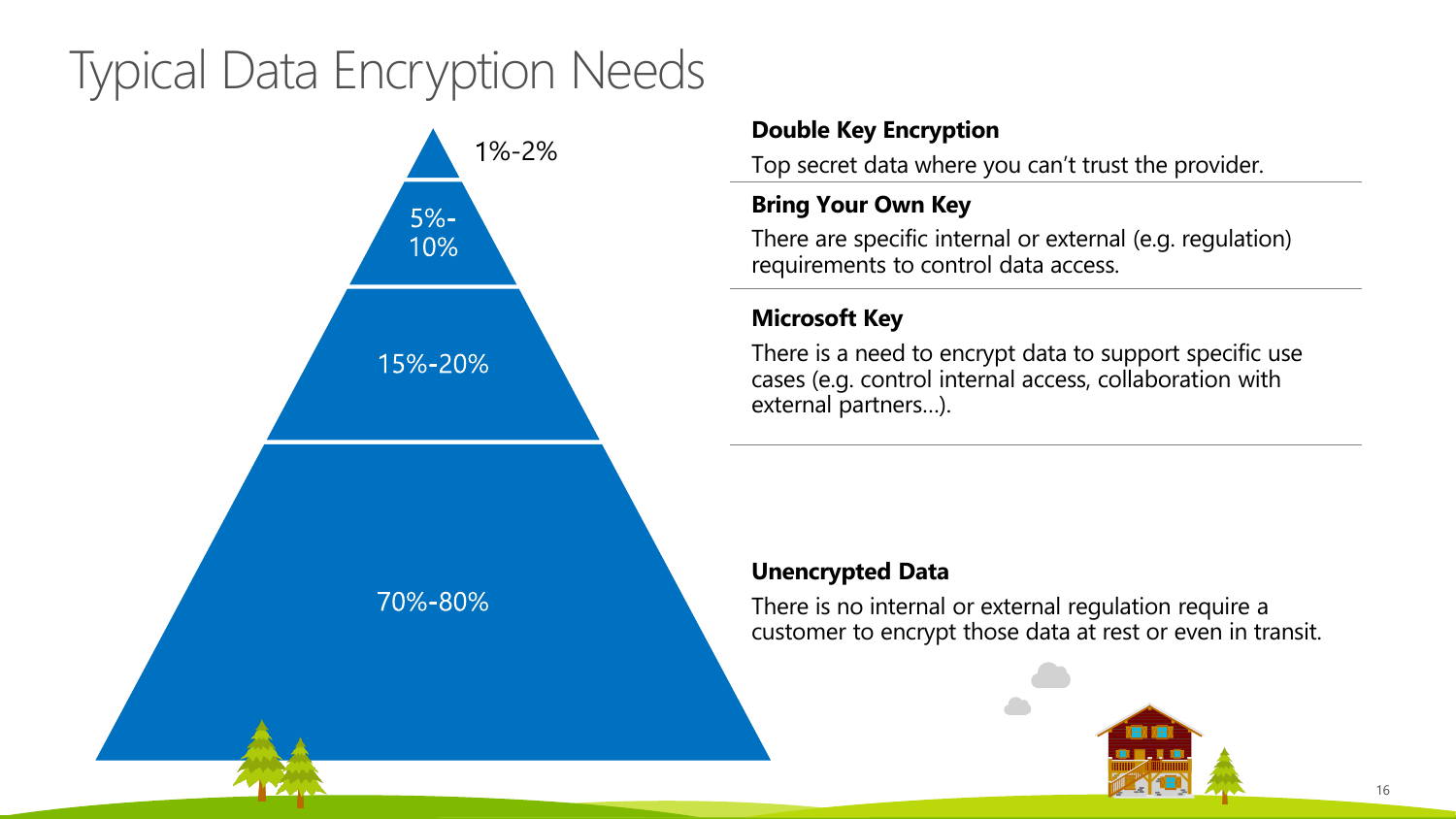## Encryption on Dynamics 365 / SQL Databases

**Data in Transit**

• TLS 1.2 from Client to Service; inside the Microsoft datacenters

### **Data at Rest**

- Field-level data encryption Standard Microsoft SQL Server cell level encryption for a set of default entity attributes that contain sensitive information (e.g. usernames, email passwords,…)
- Microsoft SQL Server Transparent Data Encryption (TDE) Real-time encryption of data when written to disk (at rest). By default, Microsoft stores and manages the database encryption keys. The manage keys feature in the Dynamics 365 Administration Center gives administrators the ability to self-manage the database encryption keys that are associated with instances of Dynamics 365 (BYOK).



17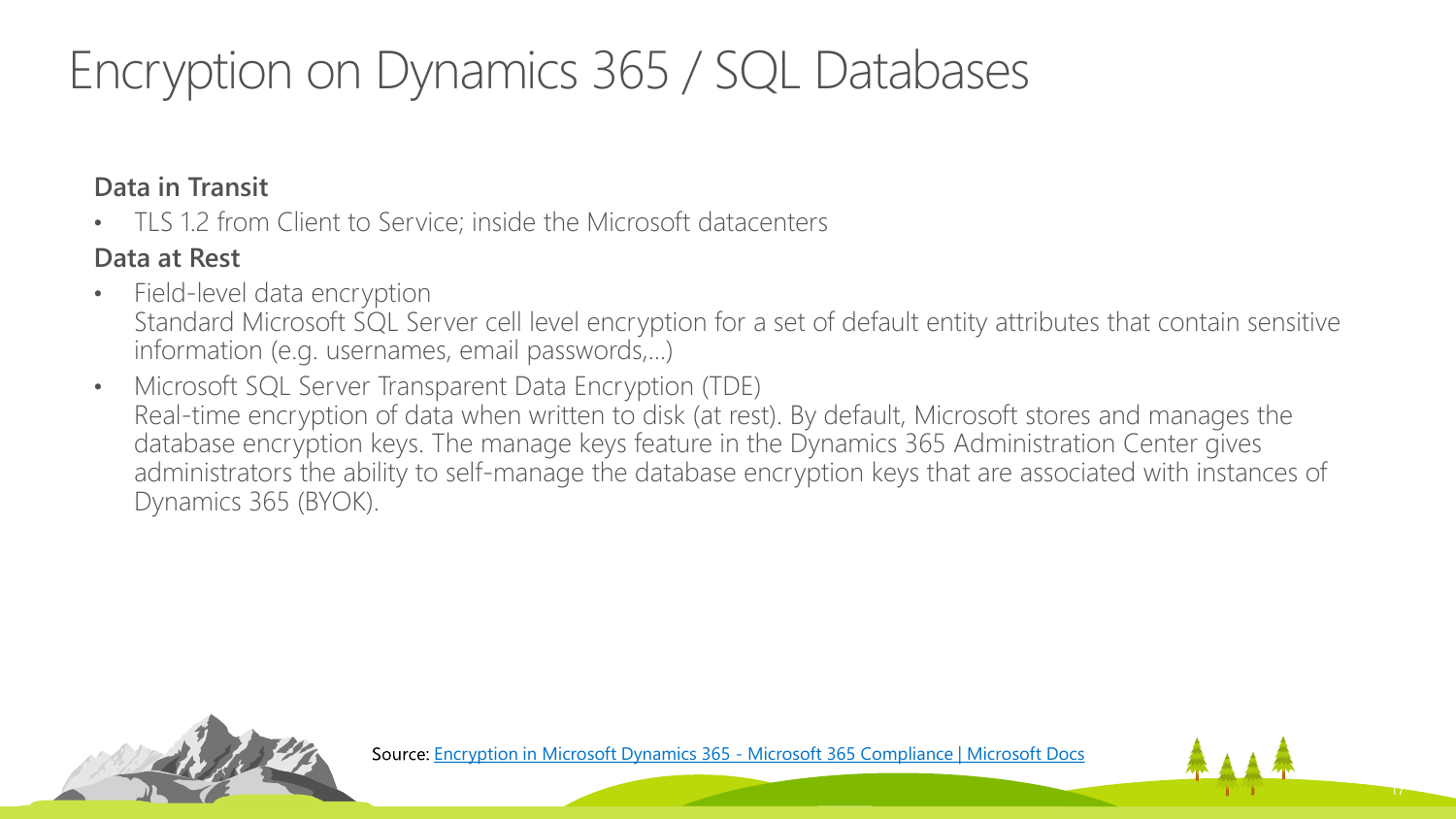### Servers

#### **Azure Disk Encryption**

- Windows Servers
	- BitLocker (full volume encryption)
- Linux
	- DMCrypt (full volume encryption)

Encryption keys and secrets are safeguarded in Azure KeyVault.